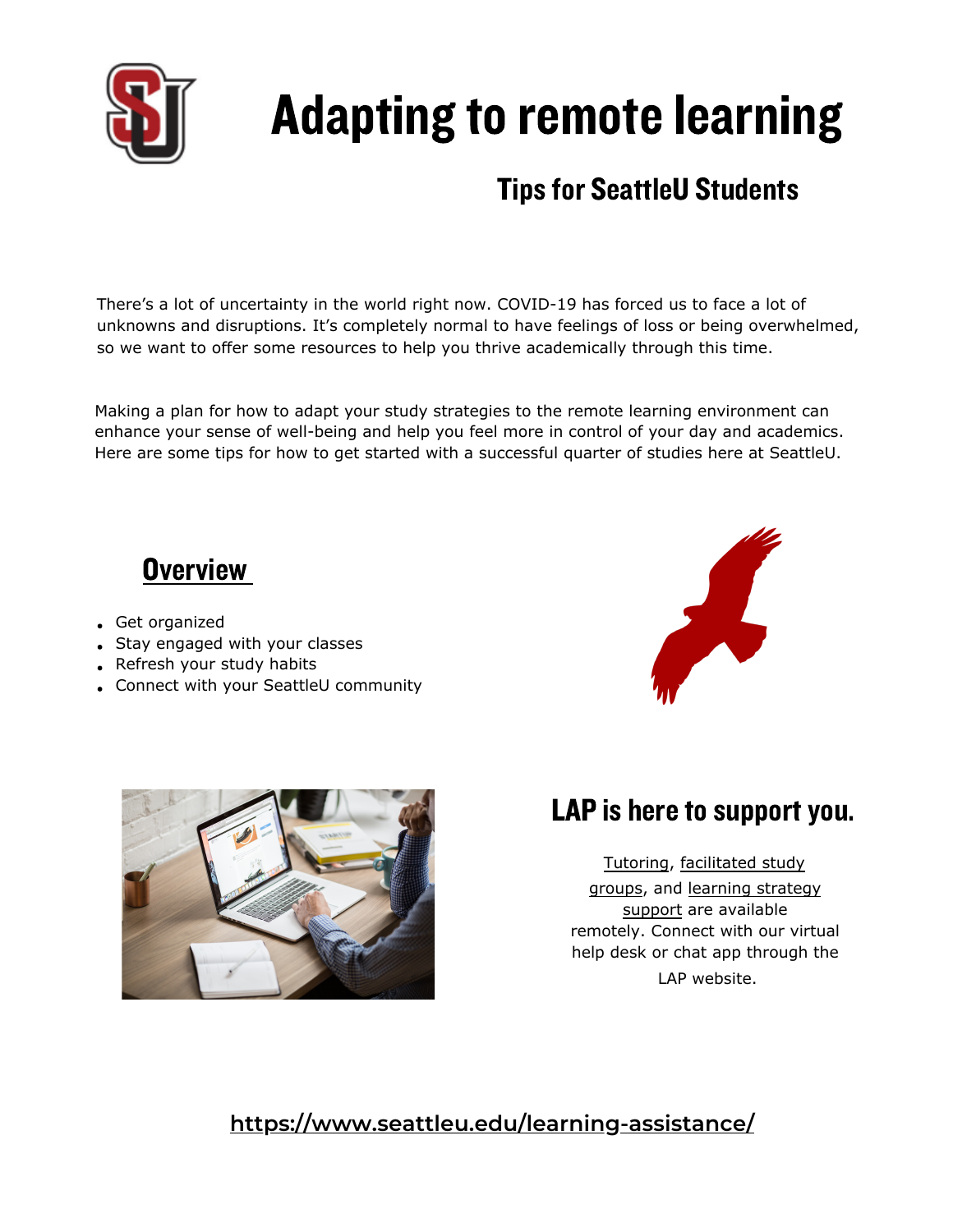

- Remote learning requires different skills for staying on track than you may be used to. Take time to familiarize yourself with **course syllabi** and then **[create a calendar](https://www.seattleu.edu/learning-assistance/learning-resources/quick-reads-and-handouts/)** that includes course tasks, remote lectures or virtual groupwork, important deadlines, and other activities. You might want to start with a quarterly calendar and then move to creating weekly calendars and daily to-do lists as needed.
- Remember that you should expect to spend about the same amount of time on coursework and studying as you would on campus. Keeping a **time log**, a document in which you write down how much time you spend on different activities during the day, can help you identify time wasters and improve how well you estimate the amount of time it will take to complete a task.
- Using **notification reminders** on your phone or other device can be a great way to remember deadlines. They can also be used to nudge you to take a break from studying! Make sure that healthy habits like exercising and connecting with friends are scheduled into your daily routine.
- Be careful not to fall into the multitasking trap! Most of us believe we are much better at multitasking than we actually are. **Focus on completing one task at a time.** If you feel overwhelmed by the task at hand, try breaking it down into steps that feel manageable to you. Assign short periods of time to focus on completing each step and plan to take breaks to space out your learning. This technique is called the [Pomodoro Method](https://francescocirillo.com/pages/pomodoro-technique), and it's highly effective.



#### Stay engaged with your classes

- Before the quarter starts, make sure you feel confident that you can complete all the work required for your courses. **Be proactive about introducing yourself to your professors.** That way you'll feel more comfortable reaching out when questions or concerns arise.
- Create a **graphic organizer** that presents all of the important information you need to know about each of your classes. You can make this pen and paper or digitally- just be sure to have it easily available for reference.
- **Prepare for each of your live learning sessions.** Have an objective for what you want to get out of each session that you set in advance. Make sure to troubleshoot any potential technical issues and have a comfortable, distraction free place where you can participate. Close other tabs on your computer and mute other devices while participating. Consider this as the perfect time to refine your note-taking skills using techniques like the [Cornell Method.](http://lsc.cornell.edu/study-skills/cornell-note-taking-system/) Don't rely solely on recordings of lectures and transcripts.
- **Make a study buddy and engage with study groups.** Having classmates to touch base with and discuss your course content will help you engage more with what you are learning. To get the most out of group study sessions, begin each session by creating an objective and make sure the group agrees on how to make itself accountable to achieving it.